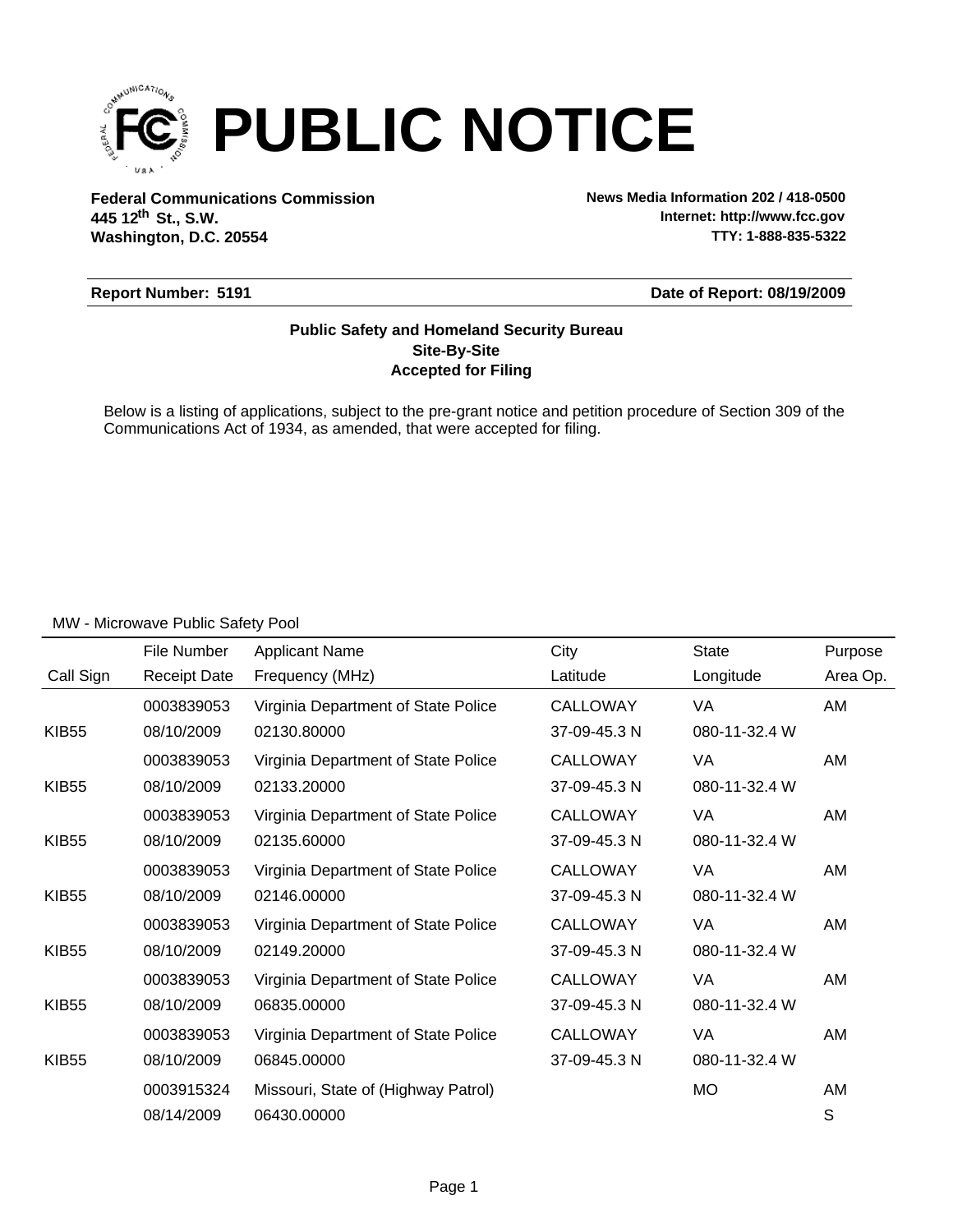|               | File Number         | <b>Applicant Name</b>                 | City            | <b>State</b>  | Purpose     |
|---------------|---------------------|---------------------------------------|-----------------|---------------|-------------|
| Call Sign     | <b>Receipt Date</b> | Frequency (MHz)                       | Latitude        | Longitude     | Area Op.    |
|               | 0003915324          | Missouri, State of (Highway Patrol)   |                 | <b>MO</b>     | AM          |
|               | 08/14/2009          | 06438.00000                           |                 |               | S           |
|               | 0003915324          | Missouri, State of (Highway Patrol)   |                 | <b>MO</b>     | AM          |
|               | 08/14/2009          | 06446.00000                           |                 |               | S           |
|               | 0003915324          | Missouri, State of (Highway Patrol)   |                 | <b>MO</b>     | AM          |
|               | 08/14/2009          | 06455.00000                           |                 |               | S           |
|               | 0003915324          | Missouri, State of (Highway Patrol)   |                 | <b>MO</b>     | AM          |
|               | 08/14/2009          | 06463.00000                           |                 |               | $\mathsf S$ |
|               | 0003915324          | Missouri, State of (Highway Patrol)   |                 | <b>MO</b>     | AM          |
|               | 08/14/2009          | 06471.00000                           |                 |               | $\mathsf S$ |
|               | 0003915324          | Missouri, State of (Highway Patrol)   |                 | <b>MO</b>     | AM          |
|               | 08/14/2009          | 06480.00000                           |                 |               | $\mathbf S$ |
|               | 0003915324          | Missouri, State of (Highway Patrol)   |                 | <b>MO</b>     | AM          |
|               | 08/14/2009          | 06488.00000                           |                 |               | $\mathsf S$ |
|               | 0003915324          | Missouri, State of (Highway Patrol)   |                 | <b>MO</b>     | AM          |
|               | 08/14/2009          | 06496.00000                           |                 |               | $\mathsf S$ |
|               | 0003915324          | Missouri, State of (Highway Patrol)   |                 | <b>MO</b>     | AM          |
|               | 08/14/2009          | 06505.00000                           |                 |               | S           |
|               | 0003915324          | Missouri, State of (Highway Patrol)   |                 | <b>MO</b>     | AM          |
|               | 08/14/2009          | 06513.00000                           |                 |               | S           |
|               | 0003915324          | Missouri, State of (Highway Patrol)   |                 | <b>MO</b>     | AM          |
|               | 08/14/2009          | 06521.00000                           |                 |               | S           |
|               | 0003928322          | SOOS CREEK WATER AND SEWER DIS RENTON |                 | <b>WA</b>     | AM          |
|               | 08/12/2009          | 19460.00000                           | 47-26-01.0 N    | 122-11-17.0 W |             |
|               | 0003928324          | SOOS CREEK WATER AND SEWER DIS RENTON |                 | <b>WA</b>     | AM          |
|               | 08/12/2009          | 17900.00000                           | 47-25-51.0 N    | 122-08-46.0 W |             |
|               | 0003932428          | <b>CLARK, COUNTY OF</b>               | LAS VEGAS       | <b>NV</b>     | AM          |
| WQAH639       | 08/14/2009          | 06093.45000                           | 36-20-01.2 N    | 114-58-34.1 W |             |
|               | 0003932428          | CLARK, COUNTY OF                      | LAS VEGAS       | <b>NV</b>     | AM          |
| WQAH639       | 08/14/2009          | 06404.79000                           | 36-20-01.2 N    | 114-58-34.1 W |             |
|               | 0003931011          | CONTRA COSTA, COUNTY OF               | <b>RICHMOND</b> | CA            | MD          |
| <b>WEH764</b> | 08/12/2009          | 11245.00000                           | 37-55-12.7 N    | 122-22-54.8 W |             |
|               | 0003931011          | CONTRA COSTA, COUNTY OF               | <b>RICHMOND</b> | CA            | MD          |
| WEH764        | 08/12/2009          | 11325.00000                           | 37-55-12.7 N    | 122-22-54.8 W |             |
|               | 0003931011          | CONTRA COSTA, COUNTY OF               | <b>RICHMOND</b> | CA            | MD          |
| WEH764        | 08/12/2009          | 11365.00000                           | 37-55-12.7 N    | 122-22-54.8 W |             |
|               | 0003931011          | CONTRA COSTA, COUNTY OF               | <b>RICHMOND</b> | CA            | MD          |
| <b>WEH764</b> | 08/12/2009          | 11385.00000                           | 37-55-12.7 N    | 122-22-54.8 W |             |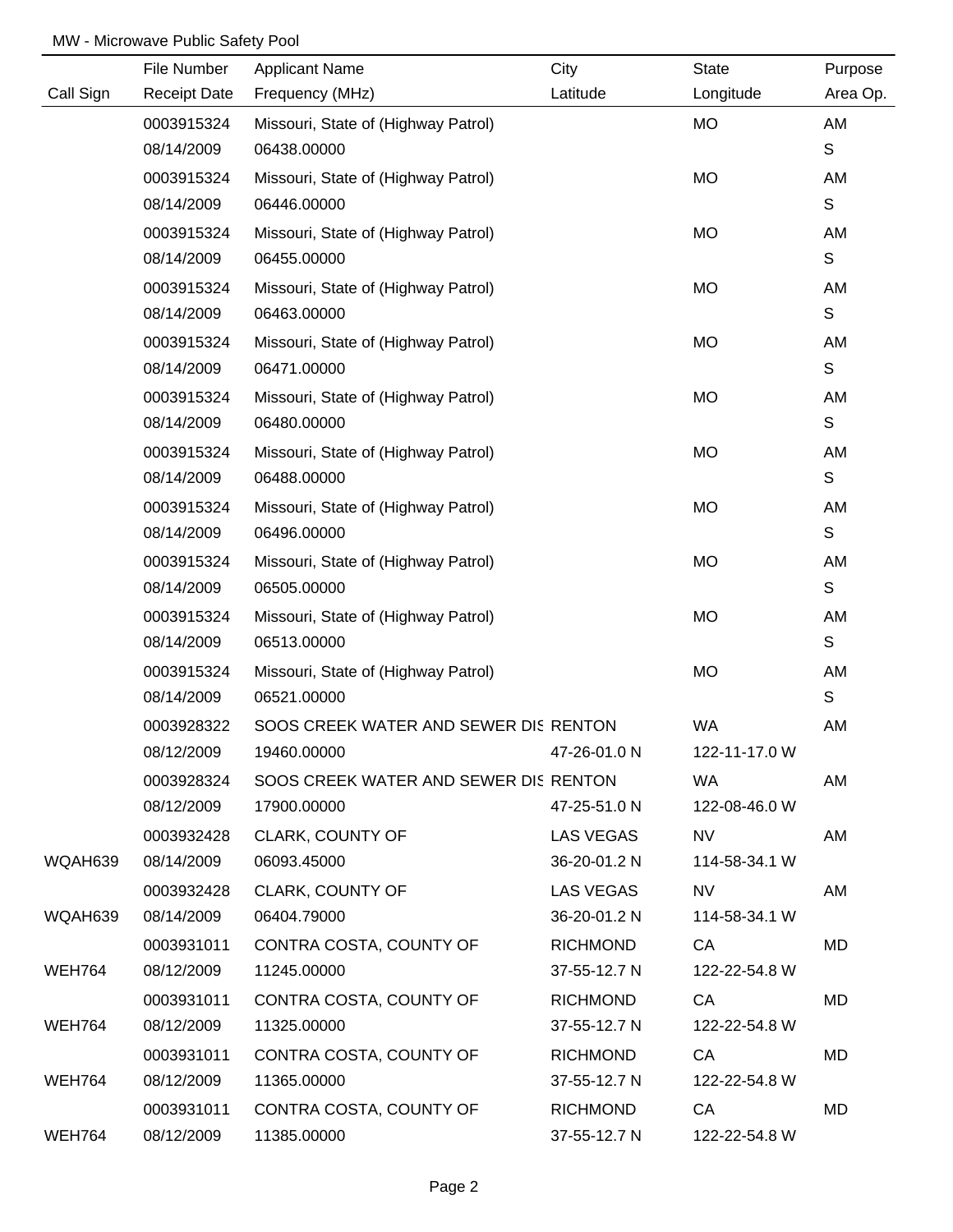|               | File Number         | <b>Applicant Name</b>   | City            | <b>State</b>  | Purpose   |
|---------------|---------------------|-------------------------|-----------------|---------------|-----------|
| Call Sign     | <b>Receipt Date</b> | Frequency (MHz)         | Latitude        | Longitude     | Area Op.  |
|               | 0003931011          | CONTRA COSTA, COUNTY OF | <b>RICHMOND</b> | CA            | <b>MD</b> |
| <b>WEH764</b> | 08/12/2009          | 11445.00000             | 37-55-12.7 N    | 122-22-54.8 W |           |
|               | 0003931011          | CONTRA COSTA, COUNTY OF | <b>RICHMOND</b> | CA            | <b>MD</b> |
| <b>WEH764</b> | 08/12/2009          | 11485.00000             | 37-55-12.7 N    | 122-22-54.8 W |           |
|               | 0003931011          | CONTRA COSTA, COUNTY OF | <b>RICHMOND</b> | CA            | <b>MD</b> |
| <b>WEH764</b> | 08/12/2009          | 11525.00000             | 37-55-12.7 N    | 122-22-54.8 W |           |
|               | 0003931011          | CONTRA COSTA, COUNTY OF | <b>RICHMOND</b> | CA            | MD        |
| <b>WEH764</b> | 08/12/2009          | 11585.00000             | 37-55-12.7 N    | 122-22-54.8 W |           |
|               | 0003931013          | CONTRA COSTA, COUNTY OF | <b>CROCKETT</b> | CA            | <b>MD</b> |
| <b>WEH766</b> | 08/12/2009          | 06093.45000             | 38-01-44.8 N    | 122-11-51.2 W |           |
|               | 0003931013          | CONTRA COSTA, COUNTY OF | <b>CROCKETT</b> | CA            | MD        |
| <b>WEH766</b> | 08/12/2009          | 10567.50000             | 38-01-44.8 N    | 122-11-51.2 W |           |
|               | 0003931013          | CONTRA COSTA, COUNTY OF | <b>CROCKETT</b> | CA            | MD        |
| <b>WEH766</b> | 08/12/2009          | 10572.50000             | 38-01-44.8 N    | 122-11-51.2 W |           |
|               | 0003931013          | CONTRA COSTA, COUNTY OF | <b>CROCKETT</b> | CA            | MD        |
| <b>WEH766</b> | 08/12/2009          | 10755.00000             | 38-01-44.8 N    | 122-11-51.2 W |           |
|               | 0003931013          | CONTRA COSTA, COUNTY OF | <b>CROCKETT</b> | CA            | MD        |
| <b>WEH766</b> | 08/12/2009          | 10875.00000             | 38-01-44.8 N    | 122-11-51.2 W |           |
|               | 0003931013          | CONTRA COSTA, COUNTY OF | <b>CROCKETT</b> | CA            | MD        |
| <b>WEH766</b> | 08/12/2009          | 10995.00000             | 38-01-44.8 N    | 122-11-51.2 W |           |
|               | 0003931013          | CONTRA COSTA, COUNTY OF | <b>CROCKETT</b> | CA            | MD        |
| <b>WEH766</b> | 08/12/2009          | 11035.00000             | 38-01-44.8 N    | 122-11-51.2 W |           |
|               | 0003931013          | CONTRA COSTA, COUNTY OF | <b>CROCKETT</b> | CA            | MD        |
| <b>WEH766</b> | 08/12/2009          | 11075.00000             | 38-01-44.8 N    | 122-11-51.2 W |           |
|               | 0003931013          | CONTRA COSTA, COUNTY OF | <b>CROCKETT</b> | CA            | MD        |
| WEH766        | 08/12/2009          | 11095.00000             | 38-01-44.8 N    | 122-11-51.2 W |           |
|               | 0003931013          | CONTRA COSTA, COUNTY OF | CROCKETT        | <b>CA</b>     | MD        |
| WEH766        | 08/12/2009          | 11175.00000             | 38-01-44.8 N    | 122-11-51.2 W |           |
|               | 0003931015          | CONTRA COSTA, COUNTY OF | ORINDA          | CA            | MD        |
| KBF33         | 08/12/2009          | 02183.20000             | 37-53-01.1 N    | 122-13-19.0 W |           |
|               | 0003931015          | CONTRA COSTA, COUNTY OF | <b>ORINDA</b>   | CA            | MD        |
| KBF33         | 08/12/2009          | 06256.54000             | 37-53-01.1 N    | 122-13-19.0 W |           |
|               | 0003931015          | CONTRA COSTA, COUNTY OF | <b>ORINDA</b>   | CA            | MD        |
| KBF33         | 08/12/2009          | 06345.49000             | 37-53-01.1 N    | 122-13-19.0 W |           |
|               | 0003931015          | CONTRA COSTA, COUNTY OF | <b>ORINDA</b>   | CA            | MD        |
| KBF33         | 08/12/2009          | 10715.00000             | 37-53-01.1 N    | 122-13-19.0 W |           |
|               | 0003931015          | CONTRA COSTA, COUNTY OF | <b>ORINDA</b>   | CA            | MD        |
| KBF33         | 08/12/2009          | 10755.00000             | 37-53-01.1 N    | 122-13-19.0 W |           |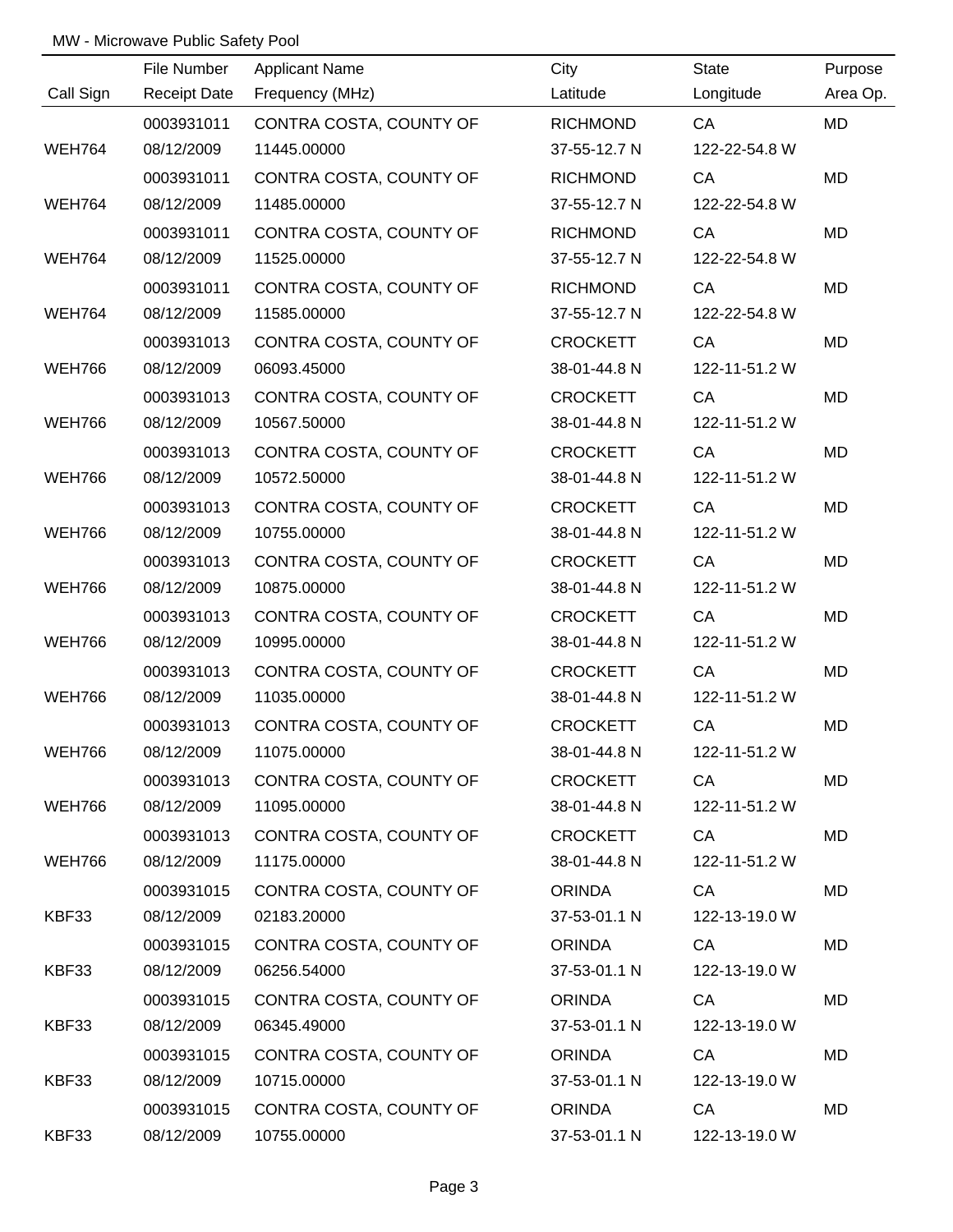|               | File Number         | <b>Applicant Name</b>                         | City                    | <b>State</b>  | Purpose   |
|---------------|---------------------|-----------------------------------------------|-------------------------|---------------|-----------|
| Call Sign     | <b>Receipt Date</b> | Frequency (MHz)                               | Latitude                | Longitude     | Area Op.  |
|               | 0003931015          | CONTRA COSTA, COUNTY OF                       | <b>ORINDA</b>           | CA            | MD        |
| KBF33         | 08/12/2009          | 10835.00000                                   | 37-53-01.1 N            | 122-13-19.0 W |           |
|               | 0003931015          | CONTRA COSTA, COUNTY OF                       | <b>ORINDA</b>           | CA            | <b>MD</b> |
| KBF33         | 08/12/2009          | 10875.00000                                   | 37-53-01.1 N            | 122-13-19.0 W |           |
|               | 0003931015          | CONTRA COSTA, COUNTY OF                       | <b>ORINDA</b>           | CA            | MD        |
| KBF33         | 08/12/2009          | 10895.00000                                   | 37-53-01.1 N            | 122-13-19.0 W |           |
|               | 0003931015          | CONTRA COSTA, COUNTY OF                       | <b>ORINDA</b>           | CA            | MD        |
| KBF33         | 08/12/2009          | 11565.00000                                   | 37-53-01.1 N            | 122-13-19.0 W |           |
|               | 0003931015          | CONTRA COSTA, COUNTY OF                       | <b>ORINDA</b>           | CA            | MD        |
| KBF33         | 08/12/2009          | 11585.00000                                   | 37-53-01.1 N            | 122-13-19.0 W |           |
|               | 0003931015          | CONTRA COSTA, COUNTY OF                       | <b>ORINDA</b>           | CA            | <b>MD</b> |
| KBF33         | 08/12/2009          | 11605.00000                                   | 37-53-01.1 N            | 122-13-19.0 W |           |
|               | 0003931015          | CONTRA COSTA, COUNTY OF                       | <b>ORINDA</b>           | CA            | MD        |
| KBF33         | 08/12/2009          | 11622.50000                                   | 37-53-01.1 N            | 122-13-19.0 W |           |
|               | 0003931015          | CONTRA COSTA, COUNTY OF                       | <b>ORINDA</b>           | CA            | MD        |
| KBF33         | 08/12/2009          | 11645.00000                                   | 37-53-01.1 N            | 122-13-19.0 W |           |
|               | 0003932278          | NAVAJO TRIBAL UTILITY AUTHORITY FORT DEFIANCE |                         | AZ            | MD        |
| WNEO345       | 08/13/2009          | 06286.19000                                   | 35-45-40.0 N            | 109-10-04.3 W |           |
|               | 0003932428          | CLARK, COUNTY OF                              | LAS VEGAS               | <b>NV</b>     | MD        |
| WQAH639       | 08/13/2009          | 06093.45000                                   | 36-20-01.2 N            | 114-58-34.1 W |           |
|               | 0003932428          | <b>CLARK, COUNTY OF</b>                       | LAS VEGAS               | <b>NV</b>     | MD        |
| WQAH639       | 08/13/2009          | 06404.79000                                   | 36-20-01.2 N            | 114-58-34.1 W |           |
|               | 0003932933          | <b>SECOM NET</b>                              | <b>HARTFORD</b>         | NJ            | MD        |
| WQHL424       | 08/14/2009          | 06635.62500                                   | 39-58-13.6 N            | 074-53-56.1 W |           |
|               | 0003932936          | <b>SECOM NET</b>                              | <b>BRISTOL TOWNSHPA</b> |               | MD        |
| WQHL425       | 08/14/2009          | 06795.62500                                   | 40-09-33.0 N            | 074-51-22.0 W |           |
|               | 0003935657          | Ventura, County of                            | POINT MUGU              | CA            | MD        |
| WQGG506       | 08/14/2009          | 10598.12500                                   | 34-05-46.2 N            | 119-06-25.4 W |           |
|               | 0003935660          | VENTURA, COUNTY OF                            | <b>VENTURA</b>          | CA            | MD        |
| <b>WED600</b> | 08/14/2009          | 05945.20000                                   | 34-16-18.0 N            | 119-12-29.4 W |           |
|               | 0003935660          | VENTURA, COUNTY OF                            | <b>VENTURA</b>          | CA            | MD        |
| WED600        | 08/14/2009          | 06805.00000                                   | 34-16-18.0 N            | 119-12-29.4 W |           |
|               | 0003935660          | VENTURA, COUNTY OF                            | <b>VENTURA</b>          | CA            | MD        |
| <b>WED600</b> | 08/14/2009          | 06815.00000                                   | 34-16-18.0 N            | 119-12-29.4 W |           |
|               | 0003935660          | VENTURA, COUNTY OF                            | <b>VENTURA</b>          | CA            | MD        |
| <b>WED600</b> | 08/14/2009          | 11525.00000                                   | 34-16-18.0 N            | 119-12-29.4 W |           |
|               | 0003935662          | Ventura, County of                            | Camarillo               | CA            | MD        |
| WQGG498       | 08/14/2009          | 10755.00000                                   | 34-12-32.0 N            | 119-04-26.4 W |           |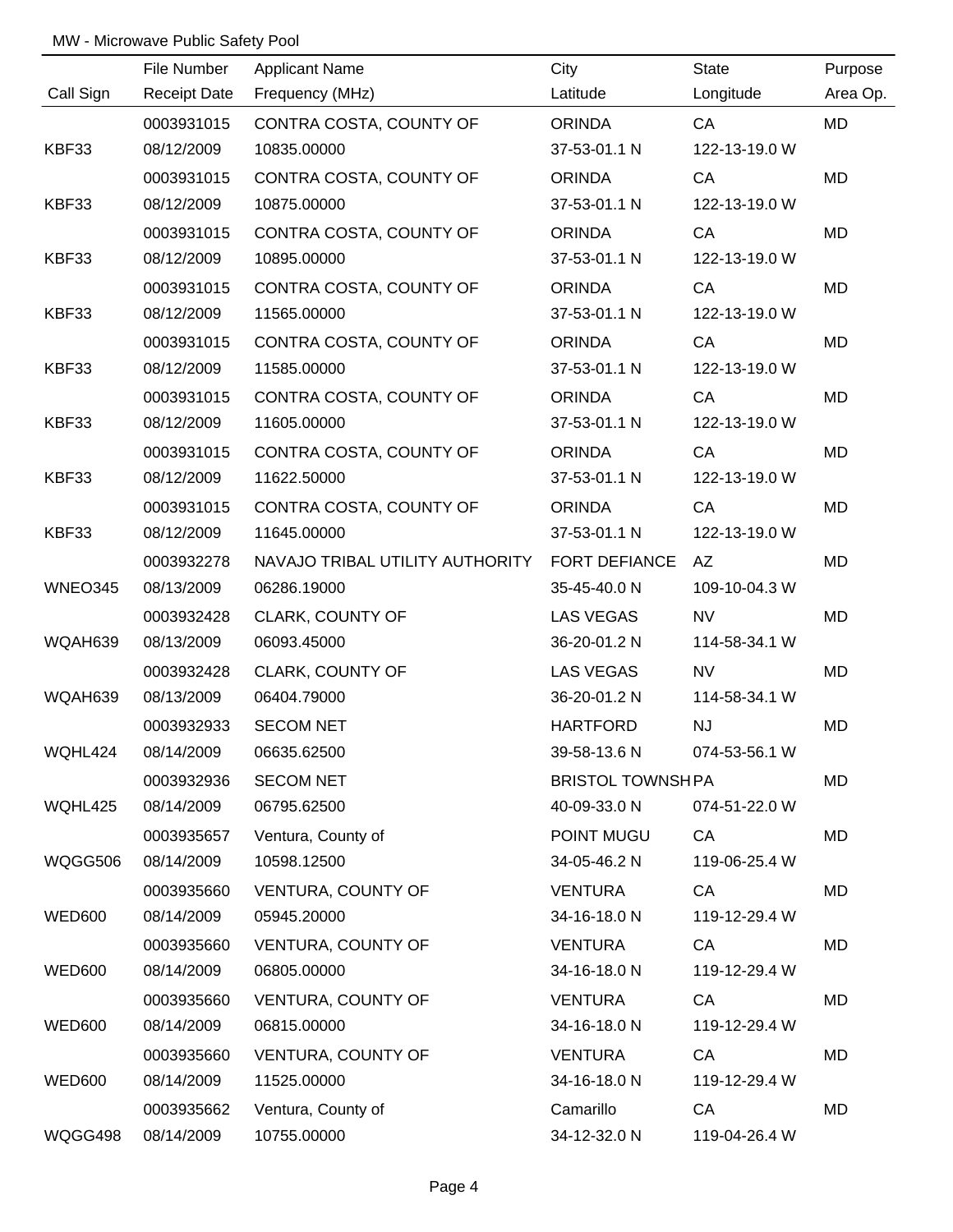|           | File Number         | <b>Applicant Name</b>            | City               | <b>State</b>  | Purpose   |
|-----------|---------------------|----------------------------------|--------------------|---------------|-----------|
| Call Sign | <b>Receipt Date</b> | Frequency (MHz)                  | Latitude           | Longitude     | Area Op.  |
|           | 0003935662          | Ventura, County of               | Camarillo          | CA            | <b>MD</b> |
| WQGG498   | 08/14/2009          | 10835.00000                      | 34-12-32.0 N       | 119-04-26.4 W |           |
|           | 0003935662          | Ventura, County of               | Camarillo          | CA            | MD        |
| WQGG498   | 08/14/2009          | 11115.00000                      | 34-12-32.0 N       | 119-04-26.4 W |           |
|           | 0003935662          | Ventura, County of               | Camarillo          | CA            | MD        |
| WQGG498   | 08/14/2009          | 11155.00000                      | 34-12-32.0 N       | 119-04-26.4 W |           |
|           | 0003935665          | Ventura, County of               | <b>MALIBU</b>      | CA            | MD        |
| WQGG504   | 08/14/2009          | 06123.10000                      | 34-05-08.5 N       | 118-47-08.6 W |           |
|           | 0003935665          | Ventura, County of               | <b>MALIBU</b>      | CA            | MD        |
| WQGG504   | 08/14/2009          | 10598.12500                      | 34-05-08.5 N       | 118-47-08.6 W |           |
|           | 0003935665          | Ventura, County of               | <b>MALIBU</b>      | CA            | MD        |
| WQGG504   | 08/14/2009          | 10995.00000                      | 34-05-08.5 N       | 118-47-08.6 W |           |
|           | 0003929848          | Las Vegas Valley Water District  | Las Vegas          | <b>NV</b>     | <b>NE</b> |
|           | 08/11/2009          | 00928.25625                      | 35-58-11.0 N       | 115-09-26.0 W |           |
|           | 0003929848          | Las Vegas Valley Water District  | Las Vegas          | <b>NV</b>     | <b>NE</b> |
|           | 08/11/2009          | 00932.46875                      | 35-58-11.0 N       | 115-09-26.0 W |           |
|           | 0003929848          | Las Vegas Valley Water District  | Las Vegas          | <b>NV</b>     | <b>NE</b> |
|           | 08/11/2009          | 00941.46875                      | 35-58-11.0 N       | 115-09-26.0 W |           |
|           | 0003929848          | Las Vegas Valley Water District  | Las Vegas          | <b>NV</b>     | <b>NE</b> |
|           | 08/11/2009          | 00952.25625                      | 35-58-11.0 N       | 115-09-26.0 W |           |
|           | 0003930712          | City of Sioux Falls South Dakota | <b>Sioux Falls</b> | <b>SD</b>     | <b>NE</b> |
|           | 08/11/2009          | 17845.00000                      | 43-33-16.7 N       | 096-43-18.6 W |           |
|           | 0003930726          | City of Sioux Falls South Dakota | <b>Sioux Falls</b> | <b>SD</b>     | <b>NE</b> |
|           | 08/11/2009          | 17785.00000                      | 43-31-40.9 N       | 096-40-24.3 W |           |
|           | 0003930739          | City of Sioux Falls South Dakota | <b>Sioux Falls</b> | <b>SD</b>     | <b>NE</b> |
|           | 08/11/2009          | 19345.00000                      | 43-32-46.0 N       | 096-42-02.0 W |           |
|           | 0003930739          | City of Sioux Falls South Dakota | Sioux Falls        | <b>SD</b>     | <b>NE</b> |
|           | 08/11/2009          | 19405.00000                      | 43-32-46.0 N       | 096-42-02.0 W |           |
|           | 0003931009          | CONTRA COSTA, COUNTY OF          | El Cerrito         | CA            | <b>NE</b> |
|           | 08/12/2009          | 10955.00000                      | 37-54-59.0 N       | 122-18-41.0 W |           |
|           | 0003931009          | CONTRA COSTA, COUNTY OF          | El Cerrito         | CA            | <b>NE</b> |
|           | 08/12/2009          | 11215.00000                      | 37-54-59.0 N       | 122-18-41.0 W |           |
|           | 0003931010          | CONTRA COSTA, COUNTY OF          | Richmond           | CA            | <b>NE</b> |
|           | 08/12/2009          | 11245.00000                      | 37-57-27.2 N       | 122-18-44.7 W |           |
|           | 0003931010          | CONTRA COSTA, COUNTY OF          | Richmond           | CA            | <b>NE</b> |
|           | 08/12/2009          | 11365.00000                      | 37-57-27.2 N       | 122-18-44.7 W |           |
|           | 0003931012          | CONTRA COSTA, COUNTY OF          | Pinole             | CA            | <b>NE</b> |
|           | 08/12/2009          | 10755.00000                      | 37-59-35.0 N       | 122-16-11.0 W |           |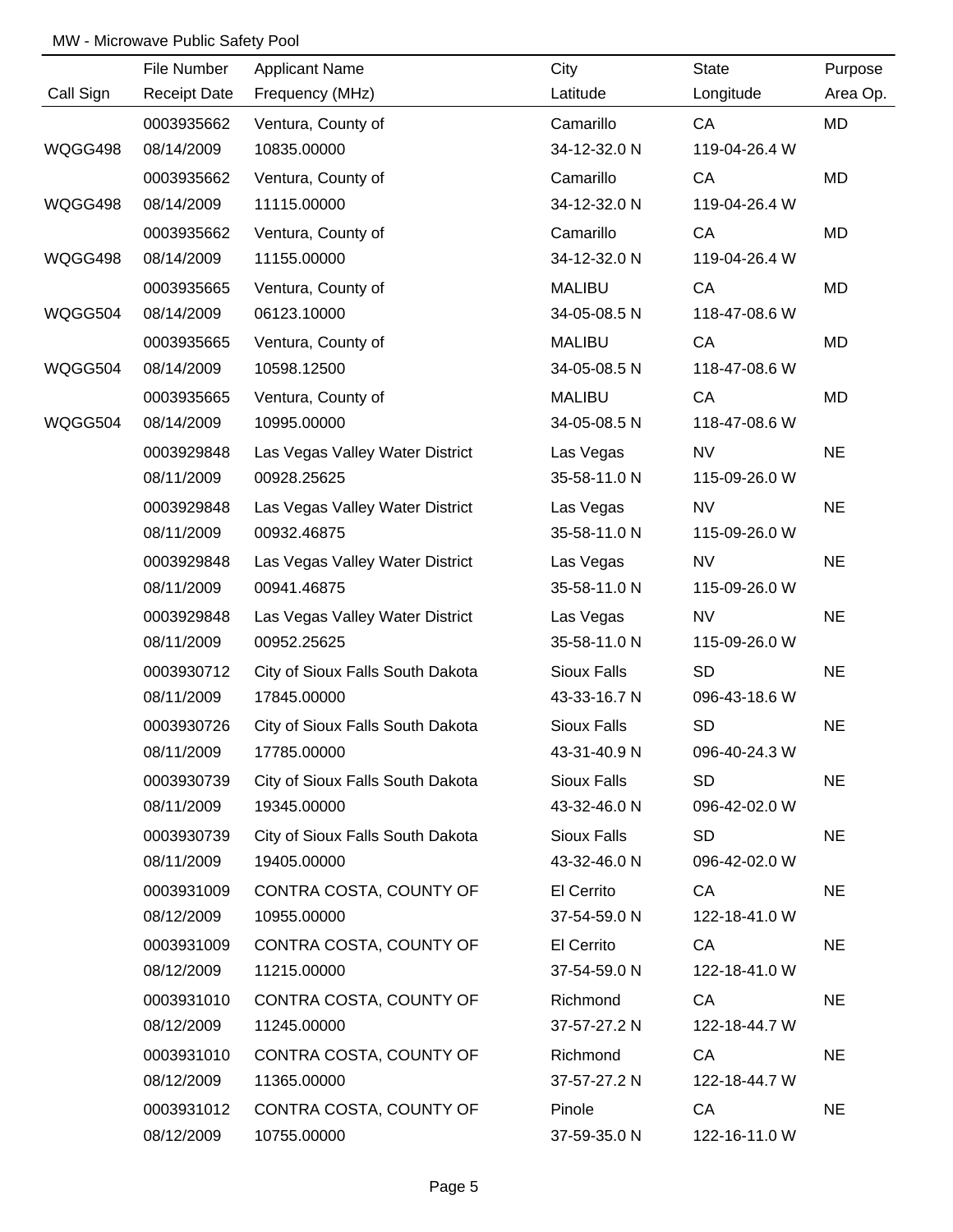|           | File Number         | <b>Applicant Name</b>   | City                 | State         | Purpose   |
|-----------|---------------------|-------------------------|----------------------|---------------|-----------|
| Call Sign | <b>Receipt Date</b> | Frequency (MHz)         | Latitude             | Longitude     | Area Op.  |
|           | 0003931012          | CONTRA COSTA, COUNTY OF | Pinole               | CA            | <b>NE</b> |
|           | 08/12/2009          | 11525.00000             | 37-59-35.0 N         | 122-16-11.0 W |           |
|           | 0003931105          | HERKIMER, COUNTY OF     | <b>HERKIMER</b>      | <b>NY</b>     | <b>NE</b> |
|           | 08/12/2009          | 00959.60000             | 43-02-04.0 N         | 075-00-09.0 W |           |
|           | 0003931379          | HERKIMER, COUNTY OF     | <b>HERKIMER</b>      | NY            | <b>NE</b> |
|           | 08/12/2009          | 00956.00000             | 43-12-34.2 N         | 074-54-15.5 W |           |
|           | 0003932945          | CONTRA COSTA, COUNTY OF | Richmond             | CA            | <b>NE</b> |
|           | 08/14/2009          | 10875.00000             | 37-56-12.9 N         | 122-20-34.0 W |           |
|           | 0003932945          | CONTRA COSTA, COUNTY OF | Richmond             | CA            | <b>NE</b> |
|           | 08/14/2009          | 11035.00000             | 37-56-12.9 N         | 122-20-34.0 W |           |
|           | 0003933016          | JOHNSON, COUNTY OF      | <b>OLATHE</b>        | KS            | <b>NE</b> |
|           | 08/14/2009          | 06004.50000             | 38-52-58.6 N         | 094-49-11.2 W |           |
|           | 0003933017          | JOHNSON, COUNTY OF      | <b>SPRING HILL</b>   | KS            | <b>NE</b> |
|           | 08/14/2009          | 06004.50000             | 38-45-13.7 N         | 094-49-21.8 W |           |
|           | 0003933017          | JOHNSON, COUNTY OF      | <b>SPRING HILL</b>   | KS            | <b>NE</b> |
|           | 08/14/2009          | 06093.45000             | 38-45-13.7 N         | 094-49-21.8 W |           |
|           | 0003933018          | JOHNSON, COUNTY OF      | <b>STILWELL</b>      | KS            | <b>NE</b> |
|           | 08/14/2009          | 06345.49000             | 38-49-42.6 N         | 094-40-32.3 W |           |
|           | 0003933018          | JOHNSON, COUNTY OF      | <b>STILWELL</b>      | <b>KS</b>     | <b>NE</b> |
|           | 08/14/2009          | 11405.00000             | 38-49-42.6 N         | 094-40-32.3 W |           |
|           | 0003933019          | JOHNSON, COUNTY OF      | <b>Overland Park</b> | KS            | <b>NE</b> |
|           | 08/14/2009          | 10755.00000             | 38-55-41.0 N         | 094-39-22.0 W |           |
|           | 0003933019          | JOHNSON, COUNTY OF      | <b>Overland Park</b> | KS            | <b>NE</b> |
|           | 08/14/2009          | 10875.00000             | 38-55-41.0 N         | 094-39-22.0 W |           |
|           | 0003933019          | JOHNSON, COUNTY OF      | <b>Overland Park</b> | KS            | <b>NE</b> |
|           | 08/14/2009          | 10915.00000             | 38-55-41.0 N         | 094-39-22.0 W |           |
|           | 0003933020          | JOHNSON, COUNTY OF      | LENEXA               | <b>KS</b>     | <b>NE</b> |
|           | 08/14/2009          | 06256.54000             | 38-58-21.1 N         | 094-43-47.2 W |           |
|           | 0003933020          | JOHNSON, COUNTY OF      | LENEXA               | KS            | <b>NE</b> |
|           | 08/14/2009          | 11325.00000             | 38-58-21.1 N         | 094-43-47.2 W |           |
|           | 0003933021          | JOHNSON, COUNTY OF      | <b>MISSION CITY</b>  | KS            | <b>NE</b> |
|           | 08/14/2009          | 06315.84000             | 39-02-36.8 N         | 094-39-04.8 W |           |
|           | 0003933021          | JOHNSON, COUNTY OF      | <b>MISSION CITY</b>  | KS            | <b>NE</b> |
|           | 08/14/2009          | 10795.00000             | 39-02-36.8 N         | 094-39-04.8 W |           |
|           | 0003933022          | JOHNSON, COUNTY OF      | Eudora               | <b>KS</b>     | <b>NE</b> |
|           | 08/14/2009          | 06226.89000             | 38-53-10.7 N         | 095-02-12.2 W |           |
|           | 0003933022          | JOHNSON, COUNTY OF      | Eudora               | <b>KS</b>     | <b>NE</b> |
|           | 08/14/2009          | 06256.54000             | 38-53-10.7 N         | 095-02-12.2 W |           |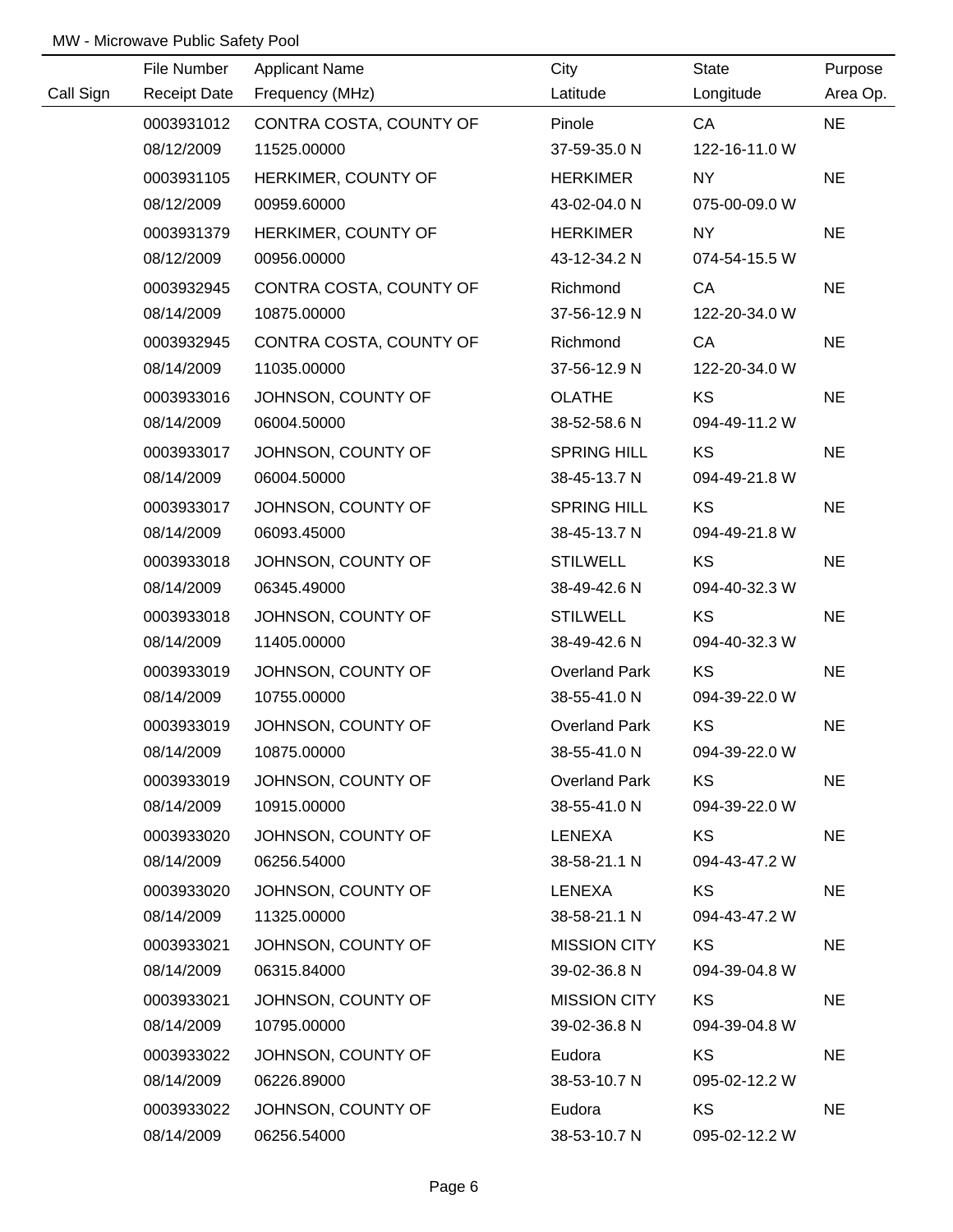|               | File Number         | <b>Applicant Name</b>         | City               | <b>State</b>  | Purpose   |
|---------------|---------------------|-------------------------------|--------------------|---------------|-----------|
| Call Sign     | <b>Receipt Date</b> | Frequency (MHz)               | Latitude           | Longitude     | Area Op.  |
|               | 0003933023          | JOHNSON, COUNTY OF            | <b>OLATHE</b>      | KS            | <b>NE</b> |
|               | 08/14/2009          | 05974.85000                   | 38-54-49.0 N       | 094-48-21.0 W |           |
|               | 0003933024          | JOHNSON, COUNTY OF            | Shawnee            | KS            | <b>NE</b> |
|               | 08/14/2009          | 06063.80000                   | 39-01-30.1 N       | 094-47-00.1 W |           |
|               | 0003933024          | JOHNSON, COUNTY OF            | Shawnee            | KS            | <b>NE</b> |
|               | 08/14/2009          | 10835.00000                   | 39-01-30.1 N       | 094-47-00.1 W |           |
|               | 0003933025          | JOHNSON, COUNTY OF            | <b>KANSAS CITY</b> | <b>MO</b>     | <b>NE</b> |
|               | 08/14/2009          | 11245.00000                   | 38-59-25.0 N       | 094-34-55.8 W |           |
|               | 0003933025          | JOHNSON, COUNTY OF            | <b>KANSAS CITY</b> | <b>MO</b>     | <b>NE</b> |
|               | 08/14/2009          | 11285.00000                   | 38-59-25.0 N       | 094-34-55.8 W |           |
|               | 0003933025          | JOHNSON, COUNTY OF            | <b>KANSAS CITY</b> | <b>MO</b>     | <b>NE</b> |
|               | 08/14/2009          | 11365.00000                   | 38-59-25.0 N       | 094-34-55.8 W |           |
|               | 0003932410          | SAN BERNARDINO, COUNTY OF     | SAN BERNARDINOCA   |               | <b>RM</b> |
| WNEK760       | 08/13/2009          | 18040.00000                   | 34-06-29.0 N       | 117-17-12.1 W |           |
|               | 0003932410          | SAN BERNARDINO, COUNTY OF     | SAN BERNARDINOCA   |               | <b>RM</b> |
| WNEK760       | 08/13/2009          | 18115.00000                   | 34-06-29.0 N       | 117-17-12.1 W |           |
|               | 0003929753          | MASSACHUSETTS, COMMONWEALTH   |                    |               | <b>RO</b> |
| KRF81         | 08/11/2009          |                               |                    |               |           |
|               | 0003930680          | MASSACHUSETTS, COMMONWEALTH   |                    |               | <b>RO</b> |
| KRF90         | 08/11/2009          |                               |                    |               |           |
|               | 0003931139          | DANE, COUNTY OF               |                    |               | <b>RO</b> |
| <b>WEH564</b> | 08/12/2009          |                               |                    |               |           |
|               | 0003932248          | PENNSYLVANIA, COMMONWEALTH OF |                    |               | <b>RO</b> |
| <b>WEH359</b> | 08/13/2009          |                               |                    |               |           |
|               | 0003932249          | PENNSYLVANIA, COMMONWEALTH OF |                    |               | <b>RO</b> |
| <b>WEH368</b> | 08/13/2009          |                               |                    |               |           |
|               | 0003932314          | ONONDAGA COUNTY OF            |                    |               | <b>RO</b> |
| WDK87         | 08/13/2009          |                               |                    |               |           |
|               | 0003932315          | ONONDAGA, COUNTY OF           |                    |               | <b>RO</b> |
| <b>WGY491</b> | 08/13/2009          |                               |                    |               |           |
|               | 0003935620          | SAN JOSE, CITY OF (ECOMM)     |                    |               | <b>RO</b> |
| WNEZ226       | 08/14/2009          |                               |                    |               |           |
|               | 0003935621          | SAN JOSE, CITY OF (ECOMM)     |                    |               | <b>RO</b> |
| WNEZ227       | 08/14/2009          |                               |                    |               |           |
|               | 0003935622          | SAN JOSE, CITY OF (ECOMM)     |                    |               | <b>RO</b> |
| WNEZ229       | 08/14/2009          |                               |                    |               |           |
|               | 0003935623          | SAN JOSE, CITY OF             |                    |               | <b>RO</b> |
| WNEZ231       | 08/14/2009          |                               |                    |               |           |